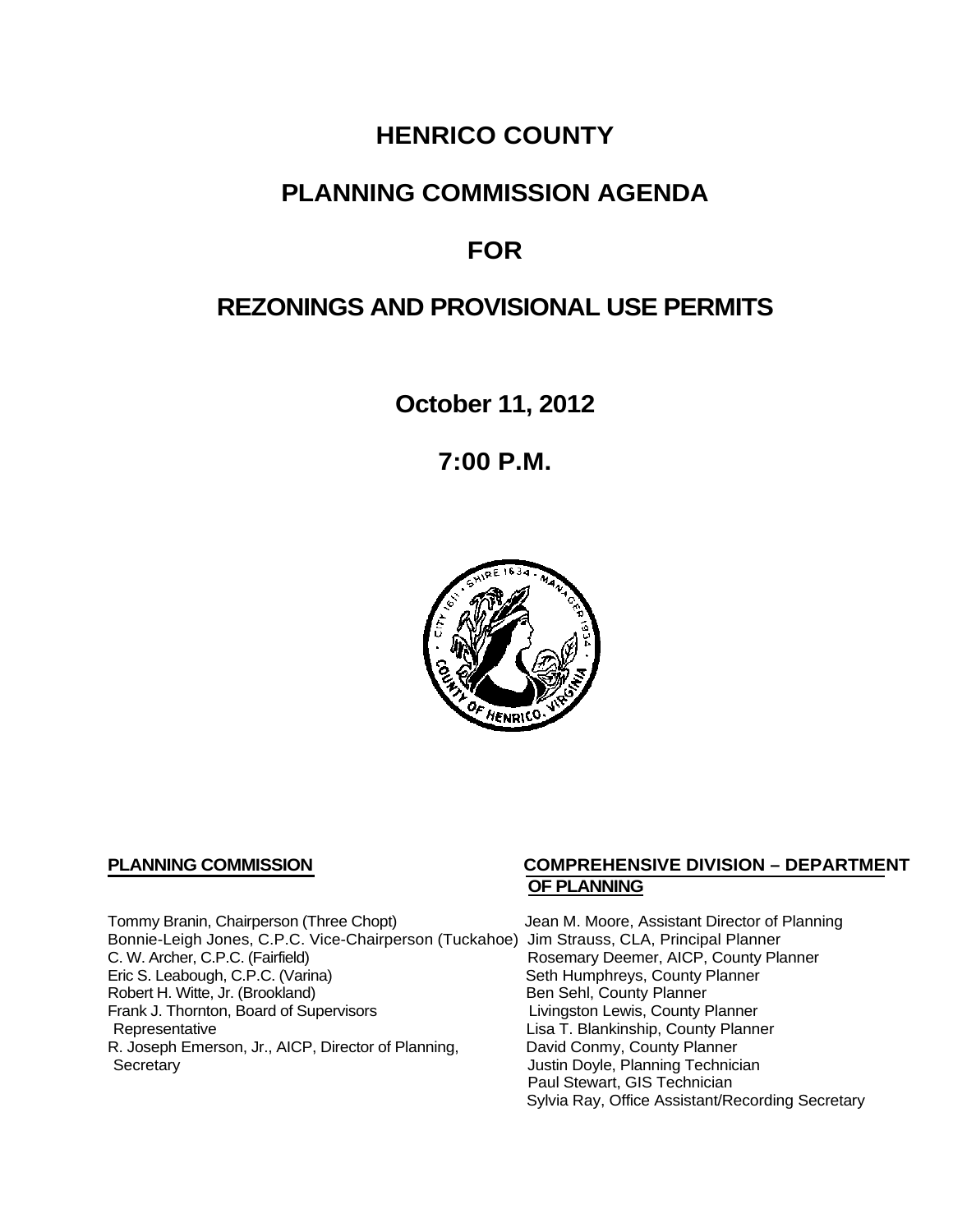## **PLANNING COMMISSION REZONING MEETING FINAL AGENDA OCTOBER 11, 2012**

**BEGINNING AT 7:00 P.M.**

**WELCOME:**

**PLEDGE OF ALLEGIANCE:**

**RECOGNITION OF NEWS MEDIA:**

**CALL TO ORDER:**

**REQUESTS FOR WITHDRAWALS AND DEFERRALS: (0); (2)**

**REQUESTS FOR EXPEDITED ITEMS: (0)**

**CASES TO BE HEARD: (4)**

**PUBLIC HEARING ON ZONING ORDINANCE AMENDMENTS:** To Amend and Reordain Section 19-28 Titled "Extension of approvals to address housing crisis," Section 19-93 Titled "Installation of improvements or bonding; release of bond," and Section 24-106 Titled "Plan of development (POD), administrative and schematic site plans" of the Code of the County of Henrico to Extend the Periods of Validity of Approved Plans and Plats and Allow Collection of Administrative Costs From Financial Guarantees **Staff – Ben Blankinship Approved**

#### **VARINA:**

**P-15-12 Commercial Site Design for Cook-Out Restaurants:** Request for a Provisional Use Permit under Section 24-58.2(a), 24-120 and 24-122.1 of Chapter 24 of the County Code in order to allow extended hours of operation for a proposed restaurant (Cook-Out) on parts of Parcels 813-718-6145 and 813-718-3037 located on the west line of S. Laburnum Avenue at its intersection with Interstate 64 eastbound. The existing zoning is B-2C Business District (Conditional) and B-3 Business District. The 2026 Comprehensive Plan recommends Commercial Concentration. The site is located in the Airport Safety Overlay District. **Staff – Rosemary Deemer Recommended for Approval**

**FAIRFIELD: None.**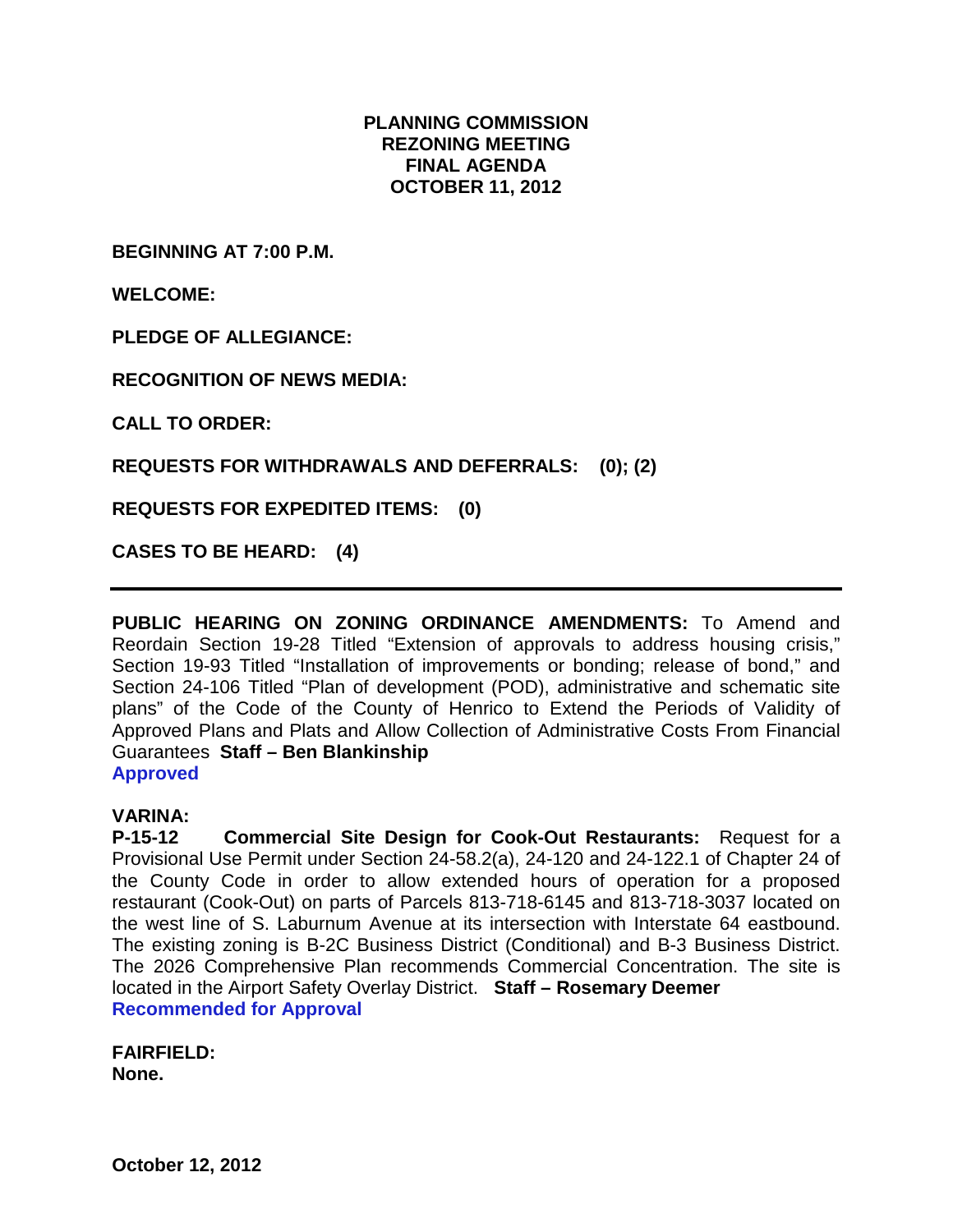## **THREE CHOPT:**

**C-13C-11 James W. Theobald for Highwoods Properties:** Request to conditionally rezone from UMUC Urban Mixed Use District (Conditional), O-2C Office District (Conditional), and A-1 Agricultural District to UMUC Urban Mixed Use District (Conditional) Parcels 749-765-7952, 750-765-0494, 750-765-4697, 750-766-3162, and 750-767-3526 containing 39.46 acres located at the southwest intersection of Cox Road and Sadler Place and the northeast intersection of Sadler Place and Sadler Road. The applicant proposes an urban mixed use development with up to 2,324,000 square feet of commercial, office, and residential uses. The uses will be controlled by zoning ordinance regulations and proffered conditions. The 2026 Comprehensive Plan recommends Urban Mixed-Use and Environmental Protection Area and is located in the Innsbrook Study Area. **Staff – Ben Sehl (Deferral requested to the November 8, 2012 Meeting)**

**Deferred to the November 8, 2012 Meeting**

**P-10-11 James W. Theobald for Highwoods Properties:** Request for Provisional Use Permits under Sections 24-32.1(a), 24-32.1(e), 24-32.1(f), 24-32.1(g), 24-32.1(i), 24-32.1(j), 24-32.1(k), 24-32.1(l), 24-32.1(n), 24-32.1(o) 24-32.1(q), 24- 32.1(s), 24-32.1(t), 24-32.1(z), 24-32.1(aa), and 24-34.1(bb) of Chapter 24 of the County Code, to permit certain uses and exceptions to density, height, setbacks and square footages of uses within the proposed Urban Mixed Use Development on Parcels 749-765-7952, 750-765-0494, 750-765-4697, 750-766-3162, and 750-767-3526 containing 39.46 acres located at the southwest intersection of Cox Road and Sadler Place and the northeast intersection of Sadler Place and Sadler Road. The existing zoning is UMUC Urban Mixed Use District (Conditional), O-2C Office District (Conditional), and A-1 Agricultural District. The 2026 Comprehensive Plan recommends Urban Mixed-Use and Environmental Protection Area and is located in the Innsbrook Study Area. **Staff – Ben Sehl (Deferral requested to the November 8, 2012 Meeting)**

**Deferred to the November 8, 2012 Meeting**

**C-19C-12 Andrew M. Condlin for Bacova, LLC:** Request to conditionally rezone from A-1 Agricultural District and O-2C Office District (Conditional) to R-5AC General Residence District (Conditional) Parcels 738-766-9367 and 739-766-3768 and part of Parcel 739-766-2504 containing approximately 28.662 acres located on the west line of Pouncey Tract Road (State Route 271) approximately 300' north of its intersection with Bacova Drive. The applicant proposes a development of no more than 95 zero-lot-line homes and a recreation center. The R-5A District allows a minimum lot size of 5,625 square feet and a maximum density of 6.0 units per acre. The uses will be controlled by zoning ordinance regulations and proffered conditions. The 2026 Comprehensive Plan recommends Suburban Mixed Use. Part of the site is in the West Broad Street Overlay District. **Staff – Livingston Lewis**

**Recommended for Approval**

**P-16-12 Bruce Perretz for Perretz and Young Architects, P.C.:** Request for a Provisional Use Permit under Sections 24-58.2(d), 24-120 and 24-122.1 of Chapter 24